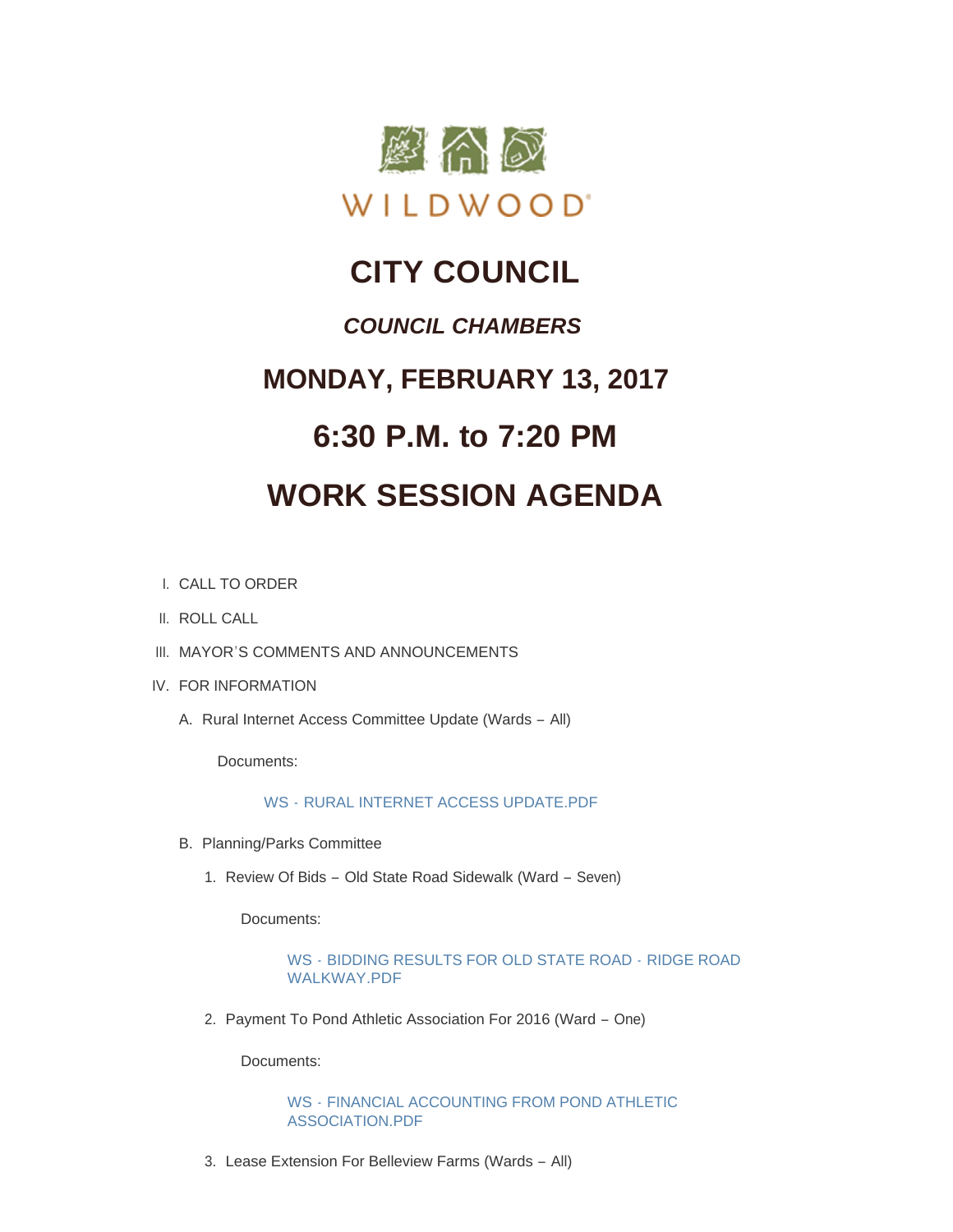Documents:

### WS - [BELLEVIEW FARMS LEASE AGREEMENT.PDF](http://cityofwildwood.com/AgendaCenter/ViewFile/Item/9770?fileID=14157)

Lease Extension For Belleview Farms (Wards – All)

4. Proposed Boy Scout Activities At 2017 Celebrate Wildwood Event (Wards - All)

Documents:

WS - [PROPOSED ACTIVITIES OF BOY SCOUT TROOPS FOR](http://cityofwildwood.com/AgendaCenter/ViewFile/Item/9771?fileID=14158)  CELEBRATE WILDWOOD.PDF

C. Construction Project Update (Wards - All)

Documents:

WS - [CONSTRUCTION PROJECT UPDATE 2-10-2017.PDF](http://cityofwildwood.com/AgendaCenter/ViewFile/Item/9772?fileID=14159)

- D. City Administrator Items
	- 2015 2019 Strategic Goals And Objectives Status Update (Wards All) 1.

Documents:

#### WS - [STRATEGIC GOALS AND OBJECTIVES STATUS UPDATE.PDF](http://cityofwildwood.com/AgendaCenter/ViewFile/Item/9774?fileID=14160)

2. Vintage Grove Status Update (Ward - Seven)

Documents:

### WS - [VINTAGE GROVE STATUS UPDATE.PDF](http://cityofwildwood.com/AgendaCenter/ViewFile/Item/9775?fileID=14161)

- V. FOR ACTION
	- A. Administration/Public Works Committee
		- 1. Recommended 2017 Transportation Improvement Program (TIP) Application (Wards -One And Eight)

Documents:

#### WS - [RECOMMENDED 2017 TRANSPORTATION IMPROVEMENT](http://cityofwildwood.com/AgendaCenter/ViewFile/Item/9780?fileID=14164)  PROGRAM (TIP) APPLICATION.PDF

B. Lafayette Crossing Gate Request (Ward - One)

Documents:

#### WS - [LAFAYETTE CROSSING GATE REQUEST.PDF](http://cityofwildwood.com/AgendaCenter/ViewFile/Item/9777?fileID=14162)

- VI. OTHER
- VII. ADJOURNMENT